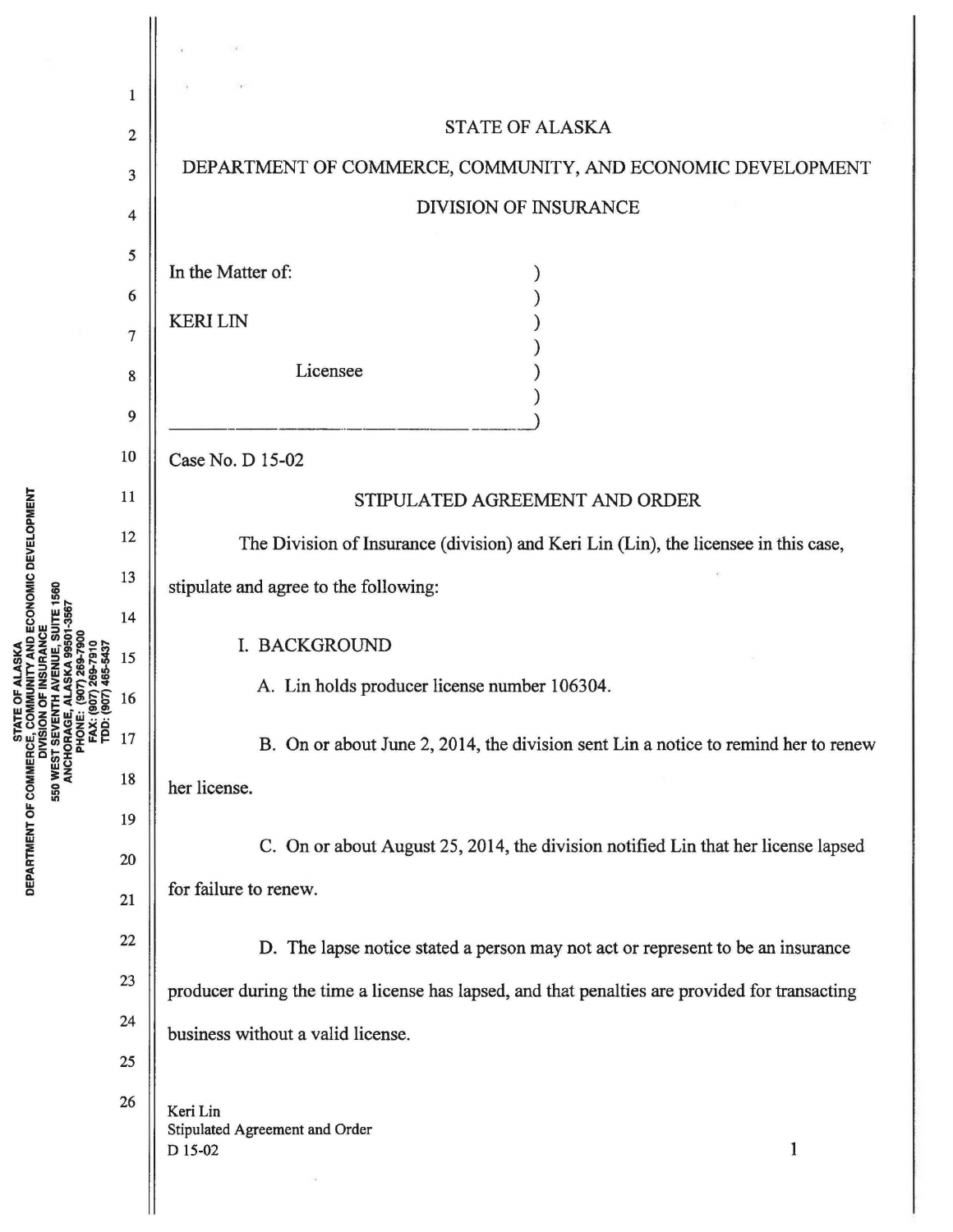1

2

3

4

5

6

7

8

9

10

11

12

13

14

15

16

17

19

18

20

21

22

23

24

25

26

E. As part of the filing requirements to reinstate her license, Lin provided a notarized statement to the division indicating whether Lin continued to transact business during the period in which Lin was not appropriately licensed. The statement indicated that Lin engaged in two business transactions between August 25, 2014 and December 18, 2014 with \$2,340.00 earned in compensation. These transactions subject Lin to civil penalties under AS 21.27.440.

## II. TERMS OF AGREEMENT

1. Lin agrees to pay a civil penalty under AS 21.27.440 in the amount of \$2,340.00 for the unlicensed activity that occurred between August 25, 2014 and December 18, 2014, with \$1,140.00 suspended. The unsuspended penalty of \$1,200.00 is payable at the time Lin has been notified that the director has signed the order adopting this agreement.

2. In the event that Lin violates Alaska insurance laws during the next two years, the suspended portion of the penalty referenced in paragraph one will be reinstated. Lin also will be subject to any and all sanctions authorized by the insurance laws including imposition of additional penalties.

3. By signing this agreement, Lin understands and agrees that any failure to comply with the conditions of this agreement will be grounds to revoke, suspend, or not renew producer license number 106304.

Keri Lin Stipulated Agreement and Order  $D$  15-02 2